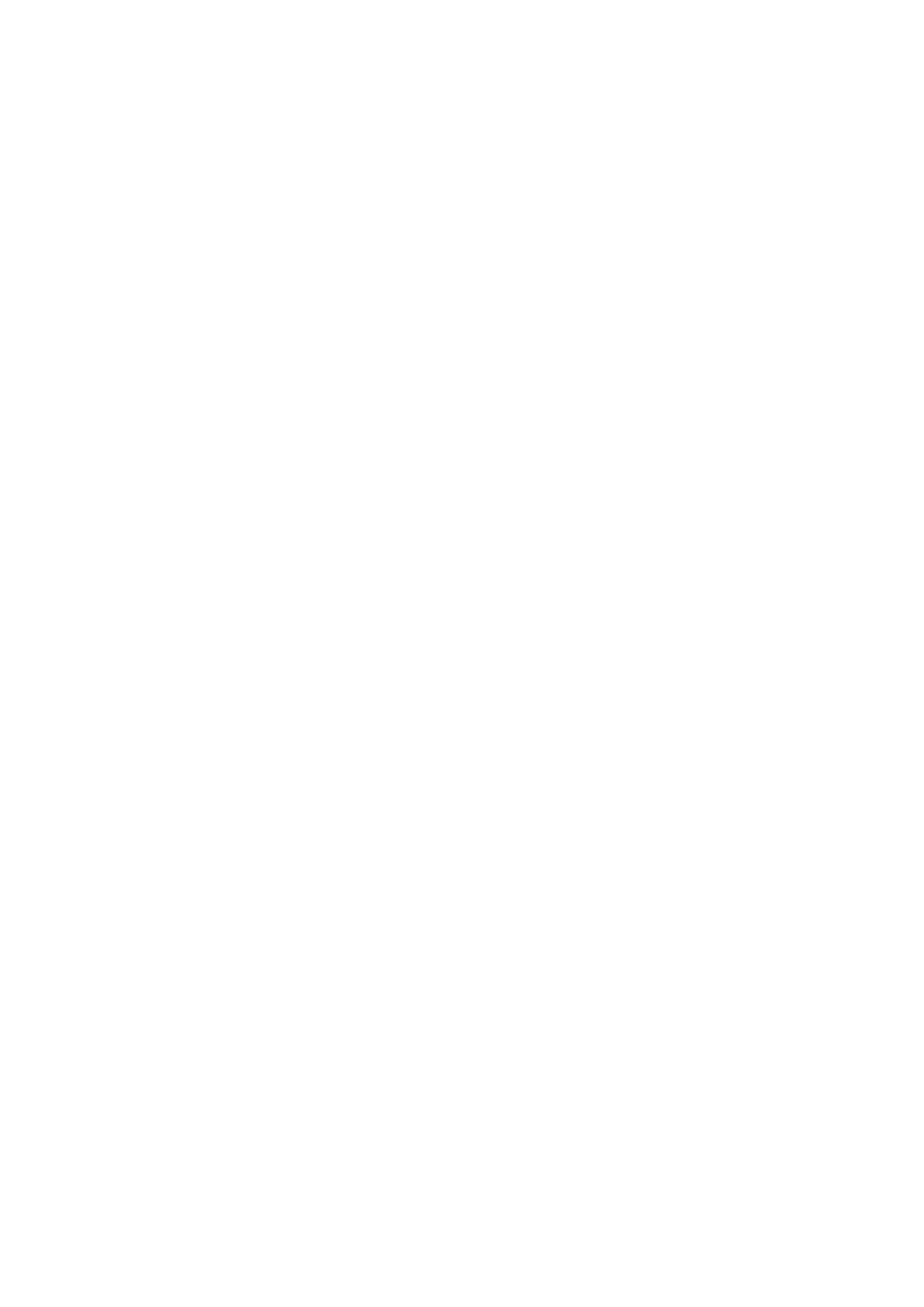## **Contents**

| <b>Part 1-Preliminary</b> |    |                                                       |                |
|---------------------------|----|-------------------------------------------------------|----------------|
|                           |    |                                                       |                |
|                           | 2  |                                                       |                |
|                           | 3  |                                                       |                |
|                           |    |                                                       |                |
|                           |    | Part 2—Definitions for the purposes of the Act        | $\mathcal{F}$  |
|                           | 5. |                                                       |                |
|                           | 6  |                                                       |                |
|                           |    | Part 3—Applications to cease to be a reporting entity | $\overline{4}$ |
|                           |    |                                                       |                |
|                           |    | <b>Part 4—Payment times reports</b>                   | 5              |
|                           | 8  |                                                       |                |
|                           | 9  |                                                       |                |
|                           |    | <b>Part 5—Payment Times Reports Register</b>          |                |
|                           | 10 |                                                       |                |

*Payment Times Reporting Rules 2020 i*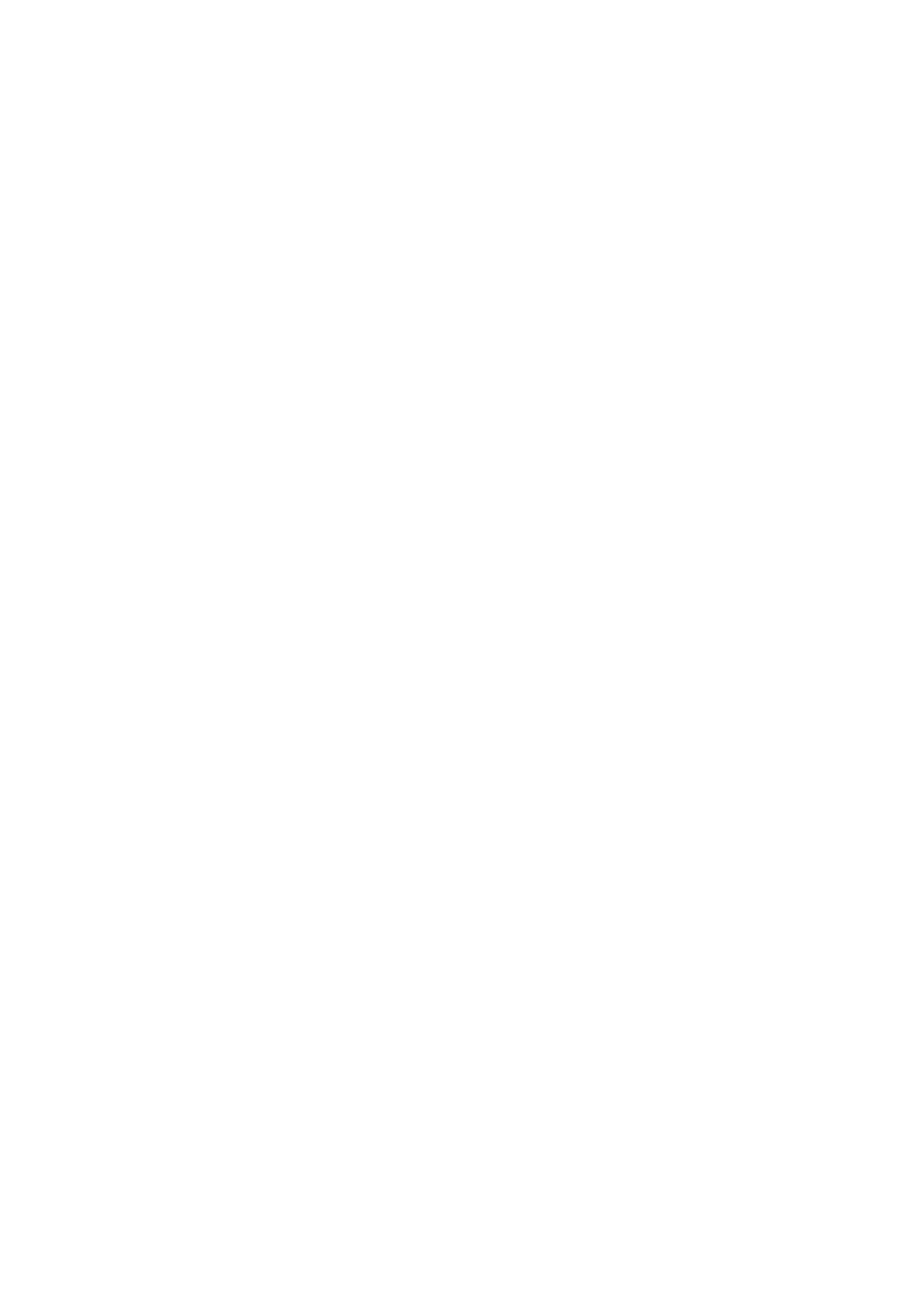Preliminary **Part 1**

#### Section 1

## **Part 1—Preliminary**

### **1 Name**

This instrument is the *Payment Times Reporting Rules 2020*.

#### **2 Commencement**

(1) Each provision of this instrument specified in column 1 of the table commences, or is taken to have commenced, in accordance with column 2 of the table. Any other statement in column 2 has effect according to its terms.

| <b>Commencement information</b> |                                                                                          |                     |  |  |
|---------------------------------|------------------------------------------------------------------------------------------|---------------------|--|--|
| Column 1                        | Column 2                                                                                 | Column 3            |  |  |
| <b>Provisions</b>               | <b>Commencement</b>                                                                      | <b>Date/Details</b> |  |  |
| 1. The whole of this            | The later of:                                                                            |                     |  |  |
| instrument                      | (a) the start of the day after this instrument is<br>registered; and                     |                     |  |  |
|                                 | (b) the commencement of the <i>Payment Times</i><br>Reporting Act 2020.                  |                     |  |  |
| Note:                           | This table relates only to the provisions of this instrument as originally made. It will |                     |  |  |

(2) Any information in column 3 of the table is not part of this instrument. Information may be inserted in this column, or information in it may be edited, in

not be amended to deal with any later amendments of this instrument.

## any published version of this instrument.

## **3 Authority**

This instrument is made under the *Payment Times Reporting Act 2020*.

#### **4 Definitions**

Note: A number of expressions used in this instrument are defined in the Act, including the following:

- (a) controlling corporation;
- (b) Regulator;
- (c) reporting entity;
- (d) payment times report;
- (e) small business invoice;
- (f) small business supplier.

In this instrument:

*ABN* has the same meaning as in the *A New Tax System (Australian Business Number) Act 1999*.

*Act* means the *Payment Times Reporting Act 2020*.

*Payment Times Reporting Rules 2020 1*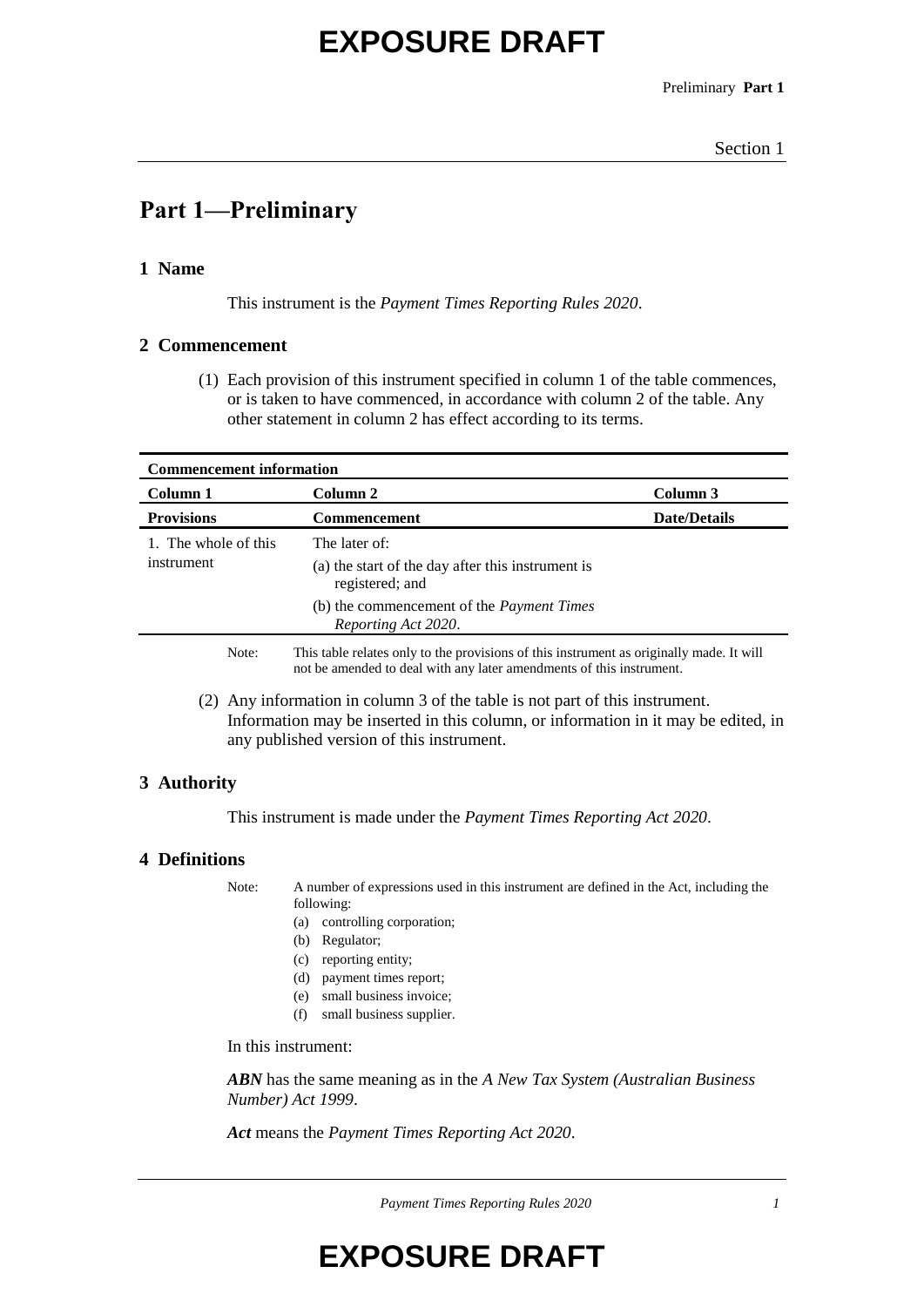**Part 1** Preliminary

#### Section 4

*annual turnover* has the same meaning as in the *Income Tax Assessment Act 1997*.

*Business Industry Codes* means the Business Industry Codes 2017, published by the Australian Taxation Office, as in force or existing at the time when this instrument commences.

Note: The Business Industry Codes could in 2020 be viewed on the Australian Taxation Office's website (https://www.ato.gov.au).

*cash transaction* has the same meaning as in the *Financial Transaction Reports Act 1988*.

*Payment Times Small Business Identification Tool* means the tool by that name made available by the Department in any form the Regulator considers appropriate, as existing from time to time.

*small business supply chain finance arrangement* means an arrangement under which an entity undertakes to pay a small business invoice before the end of the relevant supply payment period if the small business supplier agrees to accept a discount on the payment or to incur an additional cost.

*supply payment period* means a period within which a payment under a contract is required to be made in relation to a supply of goods or services.

*trade credit arrangement* means an arrangement under which an entity and a small business supplier agree that payment by the entity for a supply of goods or services by the supplier is to be delayed to a time after the supply.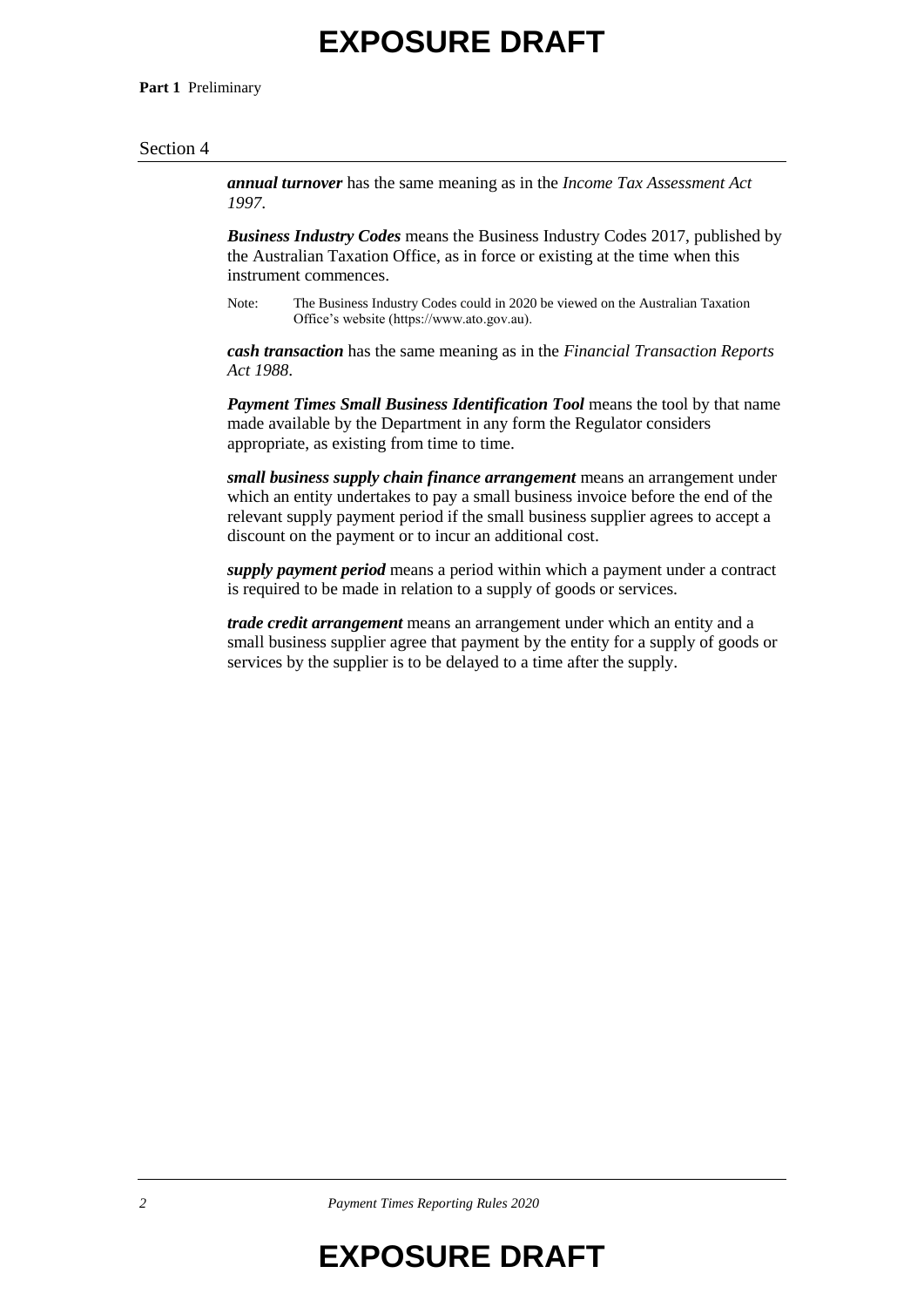Definitions for the purposes of the Act **Part 2**

#### Section 5

## **Part 2—Definitions for the purposes of the Act**

## **5 Small businesses**

- (1) For the purposes of the definition of *small business* in section 5 of the Act, each entity covered by subsection (2) that is described as a small business in the Payment Times Small Business Identification Tool is prescribed.
- (2) An entity is covered by this subsection at a time in an income year for the entity if the entity's annual turnover for the previous income year was less than \$10 million.

## **6 Standard payment periods**

For the purposes of the definition of *standard payment period* in section 5 of the Act, *standard payment period***,** for an entity, means:

- (a) a supply payment period on offer for inclusion in the entity's contracts with small business suppliers; or
- (b) if no such supply payment period is on offer—the supply payment period most commonly included in the entity's contracts with small business suppliers.

*Payment Times Reporting Rules 2020 3*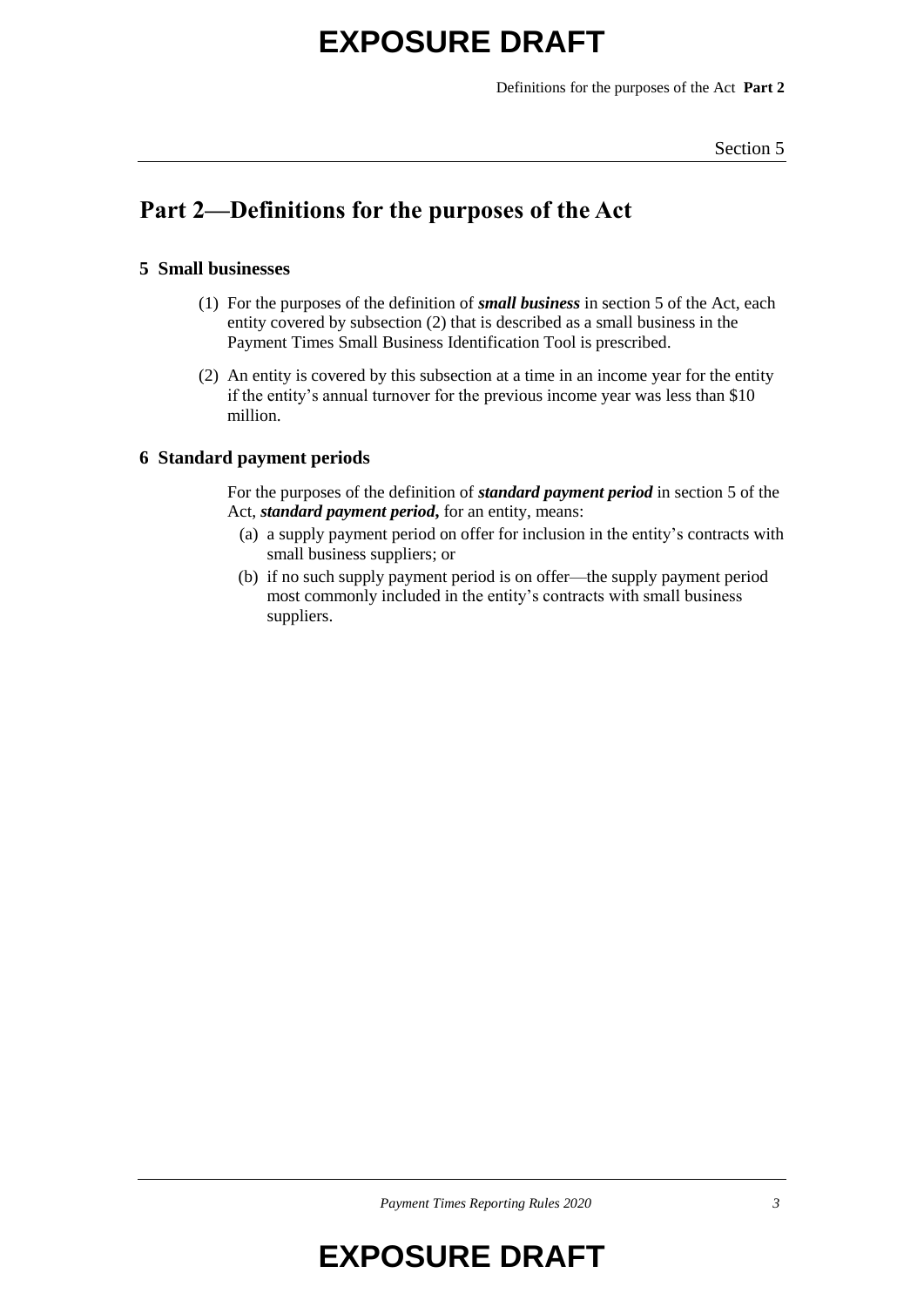**Part 3** Applications to cease to be a reporting entity

## **Part 3—Applications to cease to be a reporting entity**

### **7 Information and documents required for applications**

For the purposes of subsection 7(6) of the Act, an application by a reporting entity under subsection 7(5) of the Act must include all of the following:

- (a) the entity's name and ABN;
- (b) if the entity is a member of a controlling corporation's group—the controlling corporation's name and ABN;
- (c) in relation to the income year for the entity in which the application is made—the date on which that income year started;
- (d) the grounds on which the application is made;
- (e) documentary evidence supporting the application.
- Note 1: For paragraph (d), subsection 7(7) of the Act sets out grounds on which the Regulator is required to make a determination.
- Note 2: For paragraph (e), documentary evidence might include income tax returns (within the meaning of the *Income Tax Assessment Act 1997)* or a statement from an independent and suitably qualified auditor.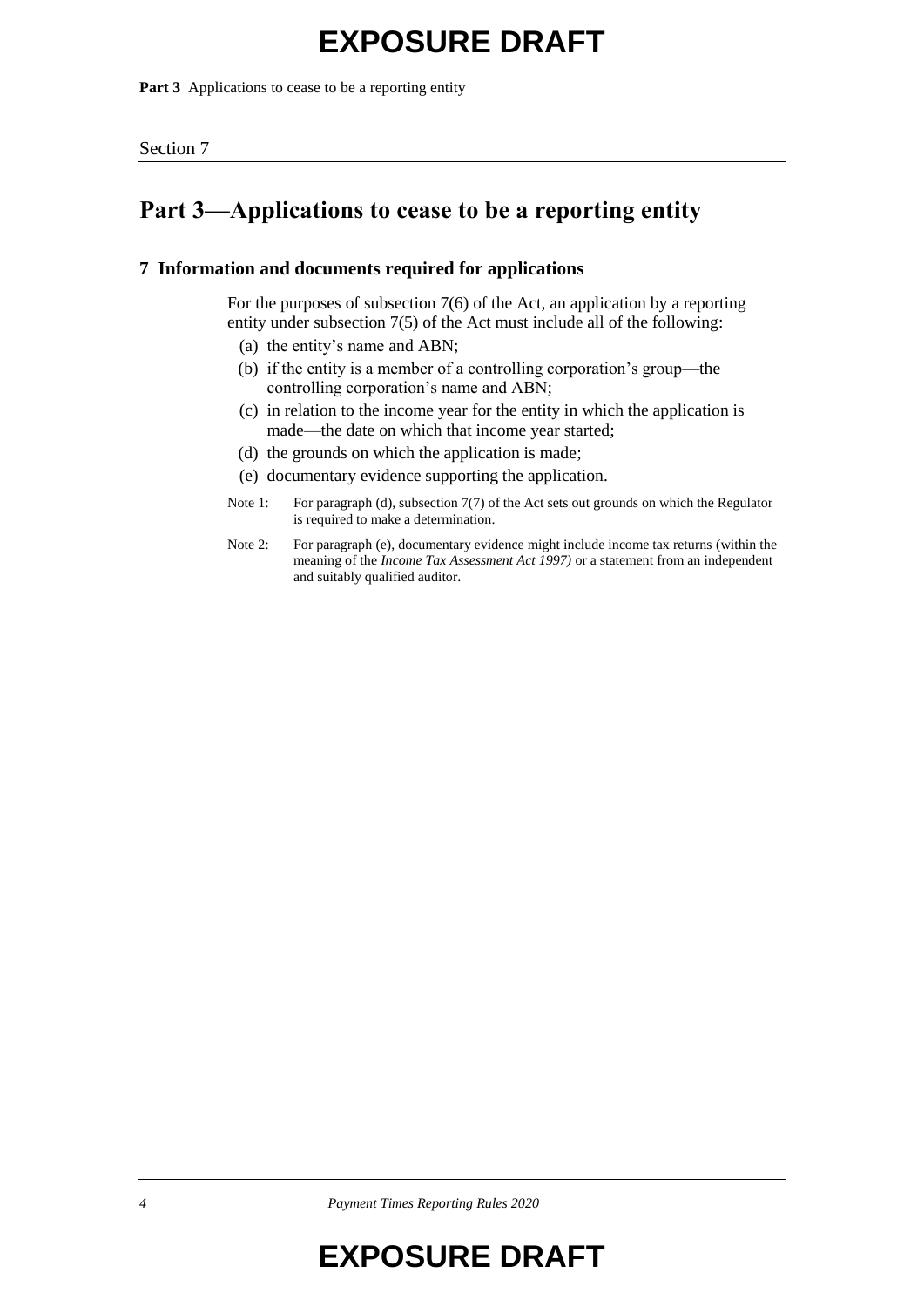## **Part 4—Payment times reports**

### **8 Information required for payment times reports**

For the purposes of paragraph 14(1)(i) of the Act, a payment times report for a reporting period for a reporting entity must include all of the following:

- (a) the entity's name and ABN;
- (b) a description of the entity's main business activity in accordance with the Business Industry Codes;
- (c) the name of the responsible member who signed the payment times report under subsection 14(5) of the Act and the date it was signed;
- (d) the name and contact details of the individual giving the payment times report to the Regulator;
- (e) a statement on the standard payment periods for the entity at the start of the reporting period, and an explanation of any changes to the standard payment periods for the entity during the reporting period;
- (f) the proportion, determined by total value, of all procurement by the entity during the reporting period that was procurement from small business suppliers;
- (g) details of arrangements under which small business invoices are provided to the entity;
- (h) a statement on whether the entity has entered into any small business supply chain finance arrangements during the reporting period;
- (i) if the entity has entered into one or more small business supply chain finance arrangements during the reporting period:
	- (i) details of those arrangements; and
	- (ii) a statement of the proportion, determined by total number and total value, of small business invoices paid by the entity during the reporting period that were paid under those arrangements;
- (j) any additional information providing context or explanation in relation to other information included in the payment times report.

### **9 Method for determining certain proportions for payment times reports**

For the purposes of subsection 14(2) of the Act, in determining the proportions mentioned in paragraph  $14(1)(d)$  of the Act for a payment times report for a reporting period for a reporting entity:

- (a) a small business invoice is issued when it is received by the entity in accordance with all requirements of the relevant written or oral contract, regardless of any date entered into a software system for the entity; and
- (b) a small business invoice is paid by the entity:
	- (i) for a cash transaction—when the amount of the relevant payment is given to the small business supplier by the entity; and
	- (ii) in any other case—when, in a transfer to the applicable account of the small business supplier, the amount of the relevant payment is debited from the applicable account of the entity; and

*Payment Times Reporting Rules 2020 5*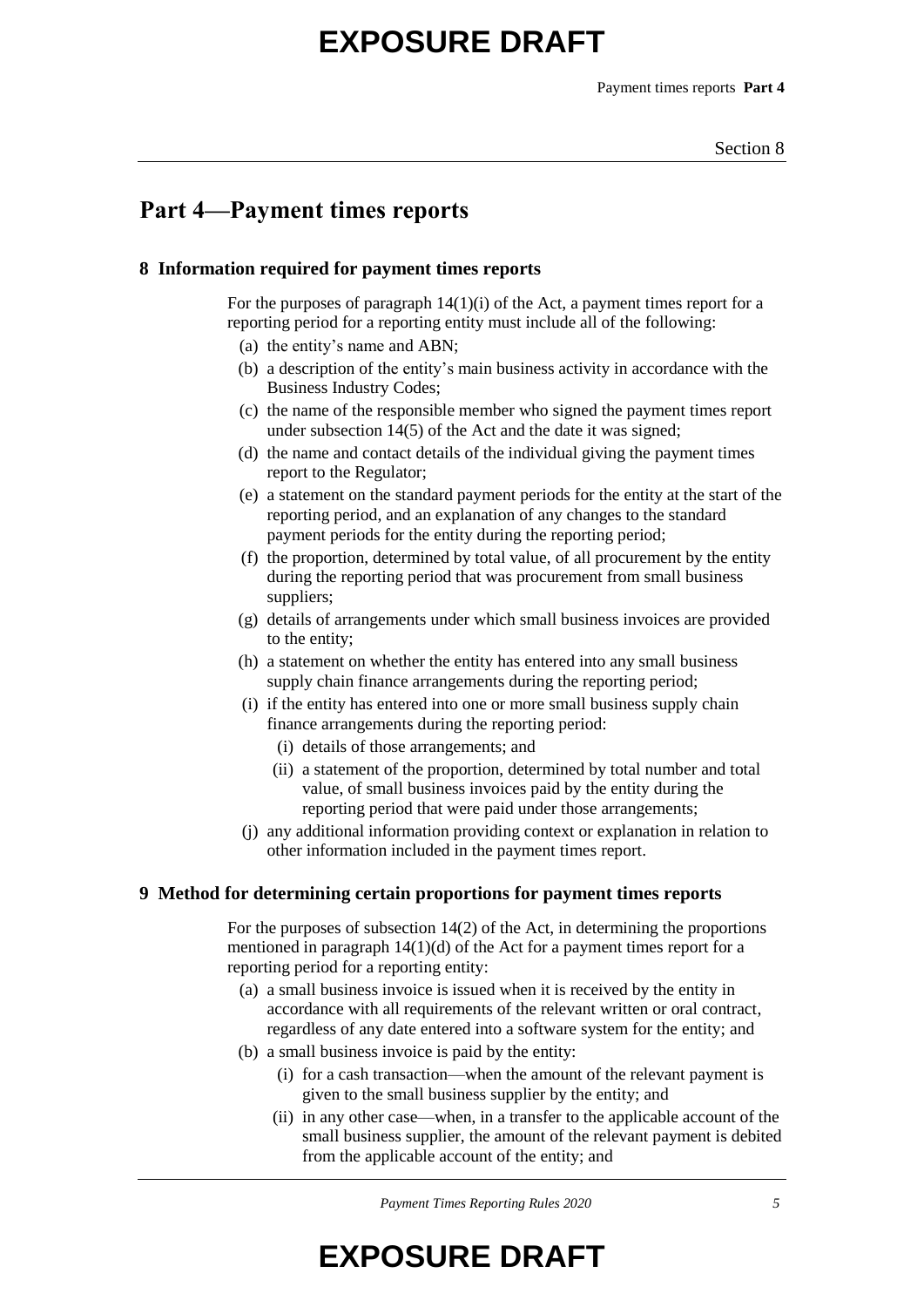Part 4 Payment times reports

#### Section 9

- (c) for the purposes of calculating the time within which a small business invoice is paid after it is issued:
	- (i) it is irrelevant whether a day is a business day; and
	- (ii) it is irrelevant whether the invoice is in dispute; and
- (d) any small business invoice that is not paid under a trade credit arrangement is to be disregarded; and
- (e) if the entity is a member of a controlling corporation's group—any small business invoice issued to the entity by a small business supplier that is also a member of that group is to be disregarded.